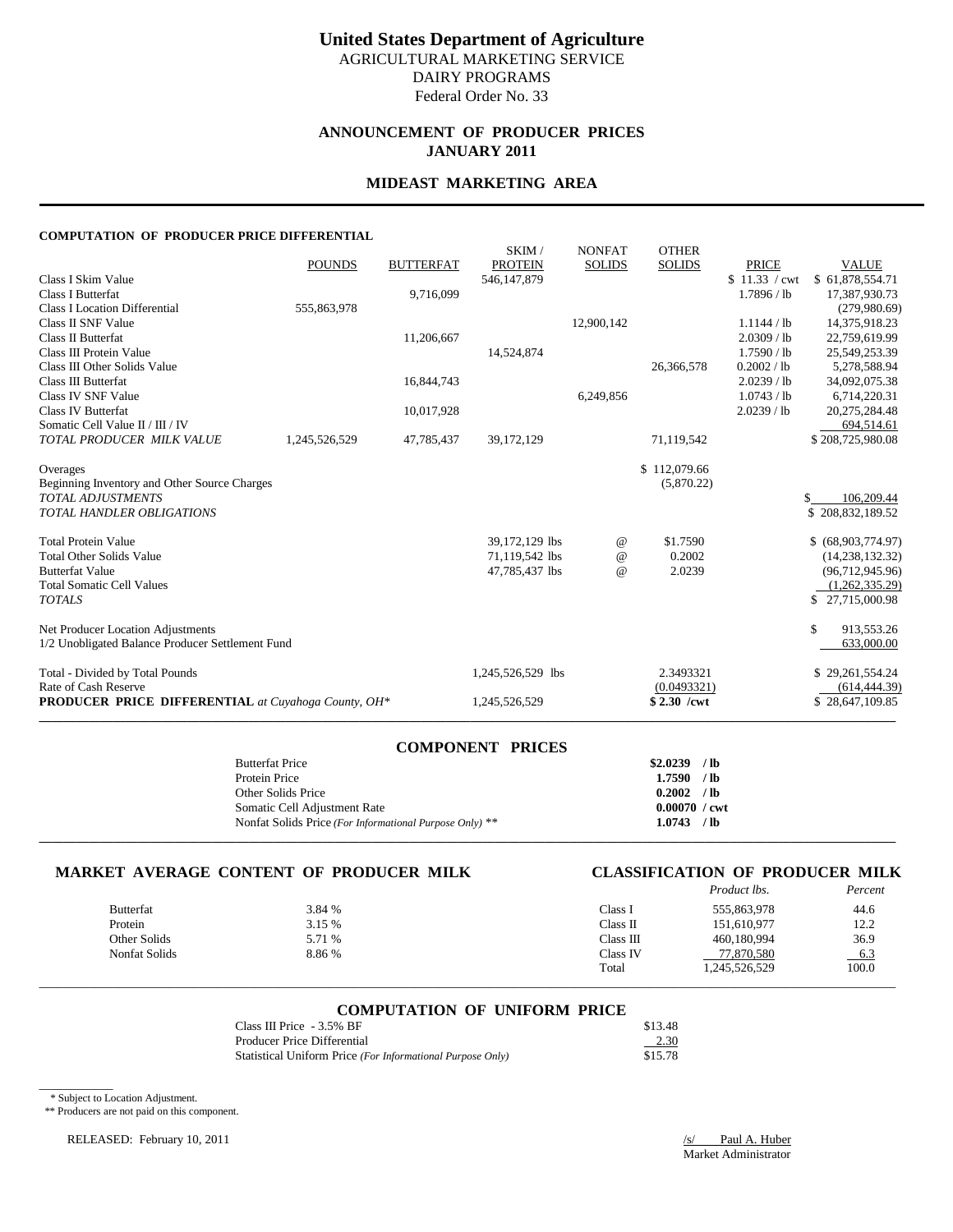## **ANNOUNCEMENT OF PRODUCER PRICES FEBRUARY 2011**

### **MIDEAST MARKETING AREA**

#### **COMPUTATION OF PRODUCER PRICE DIFFERENTIAL**

|                                                            | <b>POUNDS</b> | <b>BUTTERFAT</b> | SKIM/<br><b>PROTEIN</b> | <b>NONFAT</b><br><b>SOLIDS</b> | <b>OTHER</b><br><b>SOLIDS</b> | <b>PRICE</b>  | <b>VALUE</b>        |
|------------------------------------------------------------|---------------|------------------|-------------------------|--------------------------------|-------------------------------|---------------|---------------------|
| Class I Skim Value                                         |               |                  | 494,964,679             |                                |                               | \$11.57 / cwt | \$57,267,413.38     |
| Class I Butterfat                                          |               | 8,851,124        |                         |                                |                               | 1.9203 / lb   | 16,996,813.42       |
| <b>Class I Location Differential</b>                       | 503,815,803   |                  |                         |                                |                               |               | (260, 109.28)       |
| Class II SNF Value                                         |               |                  |                         | 12,628,616                     |                               | 1.1411 / lb   | 14,410,513.70       |
| Class II Butterfat                                         |               | 10,065,705       |                         |                                |                               | 2.3037 / lb   | 23,188,364.60       |
| Class III Protein Value                                    |               |                  | 15,170,164              |                                |                               | 2.5586 / lb   | 38,814,381.61       |
| Class III Other Solids Value                               |               |                  |                         |                                | 27.818.545                    | 0.2310 / lb   | 6,426,083.91        |
| Class III Butterfat                                        |               | 17,208,011       |                         |                                |                               | 2.2967 / lb   | 39,521,638.87       |
| Class IV SNF Value                                         |               |                  |                         | 6,265,633                      |                               | 1.1930 / lb   | 7,474,900.17        |
| <b>Class IV Butterfat</b>                                  |               | 10,064,125       |                         |                                |                               | 2.2967 / lb   | 23, 114, 275.88     |
| Somatic Cell Value II / III / IV                           |               |                  |                         |                                |                               |               | 962,917.88          |
| TOTAL PRODUCER MILK VALUE                                  | 1,214,965,571 | 46,188,965       | 37,848,353              |                                | 69,445,087                    |               | \$227,917,194.14    |
| Overages                                                   |               |                  |                         |                                | \$61,102.13                   |               |                     |
| Beginning Inventory and Other Source Charges               |               |                  |                         |                                | 61,126.67                     |               |                     |
| <b>TOTAL ADJUSTMENTS</b>                                   |               |                  |                         |                                |                               |               | 122,228.80<br>S.    |
| <b>TOTAL HANDLER OBLIGATIONS</b>                           |               |                  |                         |                                |                               |               | \$228,039,422.94    |
| <b>Total Protein Value</b>                                 |               |                  | 37,848,353 lbs          | $^{\copyright}$                | \$2.5586                      |               | $$$ (96,838,796.01) |
| <b>Total Other Solids Value</b>                            |               |                  | 69,445,087 lbs          | $\omega$                       | 0.2310                        |               | (16,041,815.12)     |
| <b>Butterfat Value</b>                                     |               |                  | 46,188,965 lbs          | $\omega$                       | 2.2967                        |               | (106,082,195.89)    |
| <b>Total Somatic Cell Values</b>                           |               |                  |                         |                                |                               |               | (1,571,534.69)      |
| <b>TOTALS</b>                                              |               |                  |                         |                                |                               |               | 7,505,081.23<br>\$  |
| Net Producer Location Adjustments                          |               |                  |                         |                                |                               |               | \$<br>711,154.58    |
| 1/2 Unobligated Balance Producer Settlement Fund           |               |                  |                         |                                |                               |               | 618,000.00          |
| Total - Divided by Total Pounds                            |               |                  | 1,214,965,571 lbs       |                                | 0.7271182                     |               | 8,834,235.81<br>\$  |
| Rate of Cash Reserve                                       |               |                  |                         |                                | (0.0471182)                   |               | (572, 469.91)       |
| <b>PRODUCER PRICE DIFFERENTIAL</b> at Cuyahoga County, OH* |               |                  | 1,214,965,571           |                                | $$0.68$ /cwt                  |               | \$ 8,261,765.90     |

| <b>COMPONENT PRICES</b>                                 |                        |      |
|---------------------------------------------------------|------------------------|------|
| <b>Butterfat Price</b>                                  | \$2.2967               | / lb |
| Protein Price                                           | $2.5586$ /lb           |      |
| Other Solids Price                                      | 0.2310 / lb            |      |
| Somatic Cell Adjustment Rate                            | $0.00087 / \text{cwt}$ |      |
| Nonfat Solids Price (For Informational Purpose Only) ** | 1.1930 / lb            |      |
|                                                         |                        |      |

# **MARKET AVERAGE CONTENT OF PRODUCER MILK CLASSIFICATION OF PRODUCER MILK**

# *Product lbs. Percent*

|               |        |           |               | 1 <u>.</u> |
|---------------|--------|-----------|---------------|------------|
| Butterfat     | 3.80 % | Class 1   | 503,815,803   | 41.5       |
| Protein       | 3.12 % | Class II  | 148,006.994   | 12.2       |
| Other Solids  | 5.72 % | ∵lass III | 484,724,768   | 39.9       |
| Nonfat Solids | 8.84 % | Class IV  | 78.418,006    | $-6.4$     |
|               |        | Total     | 1,214,965,571 | 100.0      |
|               |        |           |               |            |

#### **COMPUTATION OF UNIFORM PRICE**

\_\_\_\_\_\_\_\_\_\_\_\_\_\_\_\_\_\_\_\_\_\_\_\_\_\_\_\_\_\_\_\_\_\_\_\_\_\_\_\_\_\_\_\_\_\_\_\_\_\_\_\_\_\_\_\_\_\_\_\_\_\_\_\_\_\_\_\_\_\_\_\_\_\_\_\_\_\_\_\_\_\_\_\_\_\_\_\_\_\_\_\_\_\_\_\_\_\_\_\_\_\_\_\_\_\_\_\_\_\_\_\_\_\_\_\_\_\_\_\_\_\_\_\_\_\_\_\_\_\_\_\_\_\_\_\_\_\_\_

| Class III Price $-3.5\%$ BF                                | \$17.00 |
|------------------------------------------------------------|---------|
| Producer Price Differential                                | 0.68    |
| Statistical Uniform Price (For Informational Purpose Only) | \$17.68 |

\* Subject to Location Adjustment.

\_\_\_\_\_\_\_\_\_\_\_\_

\*\* Producers are not paid on this component.

RELEASED: March 10, 2011 /s/ Paul A. Huber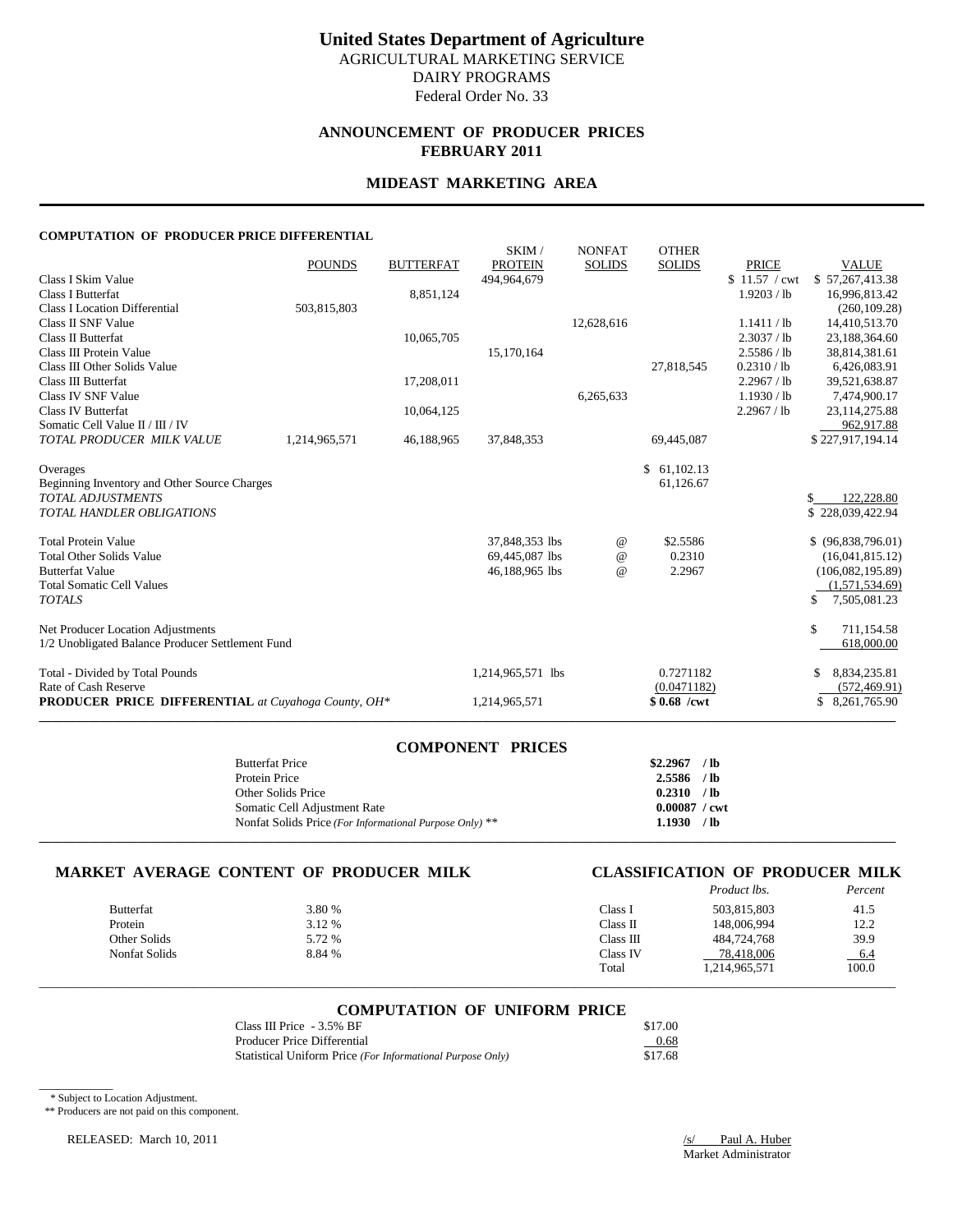# **ANNOUNCEMENT OF PRODUCER PRICES MARCH 2011**

### **MIDEAST MARKETING AREA**

#### **COMPUTATION OF PRODUCER PRICE DIFFERENTIAL**

| <b>PRODUCER PRICE DIFFERENTIAL</b> at Cuyahoga County, OH*                                            |               |                                | 1,423,099,135                    |               | $$0.00$ /cwt             |                                              | \$<br>0.00                                                  |
|-------------------------------------------------------------------------------------------------------|---------------|--------------------------------|----------------------------------|---------------|--------------------------|----------------------------------------------|-------------------------------------------------------------|
| Total - Divided by Total Pounds<br>Rate of Cash Reserve                                               |               |                                | 1,423,099,135 lbs                |               | 0.0470278<br>(0.0470278) |                                              | 669,252.69<br>\$<br>(669, 252.69)                           |
| Net Producer Location Adjustments<br>1/2 Unobligated Balance Producer Settlement Fund                 |               |                                |                                  |               |                          |                                              | \$<br>746,626.03<br>570,000.00                              |
| <b>Butterfat Value</b><br><b>Total Somatic Cell Values</b><br><b>TOTALS</b>                           |               |                                | 53,468,691 lbs                   | @             | 2.2859                   |                                              | (122, 224, 080.78)<br>(2,145,683.47)<br>(647, 373.34)<br>\$ |
| <b>Total Protein Value</b><br><b>Total Other Solids Value</b>                                         |               |                                | 43,909,898 lbs<br>81,360,186 lbs | @<br>$\omega$ | \$3.3024<br>0.2665       |                                              | \$(145,008,047.17)<br>(21,682,489.56)                       |
| Beginning Inventory and Other Source Charges<br>TOTAL ADJUSTMENTS<br><b>TOTAL HANDLER OBLIGATIONS</b> |               |                                |                                  |               | 71,214.93                |                                              | 92,359.15<br>\$290,412,927.64                               |
| Overages                                                                                              |               |                                |                                  |               | \$21,144.22              |                                              |                                                             |
| Somatic Cell Value II / III / IV<br>TOTAL PRODUCER MILK VALUE                                         | 1,423,099,135 | 53,468,691                     | 43,909,898                       |               | 81,360,186               |                                              | 1,331,949.18<br>\$290,320,568.49                            |
| Class IV SNF Value<br>Class IV Butterfat                                                              |               | 9,695,193                      |                                  | 7,887,381     |                          | 1.3134 / lb<br>$2.2859$ / lb                 | 10,359,286.23<br>22,162,241.66                              |
| Class III Protein Value<br>Class III Other Solids Value<br>Class III Butterfat                        |               | 16,776,974                     | 14,537,152                       |               | 26,914,380               | $3.3024$ /lb<br>0.2665 / lb<br>2.2859 / lb   | 48,007,490.76<br>7,172,682.27<br>38,350,484.85              |
| <b>Class I Location Differential</b><br>Class II SNF Value<br>Class II Butterfat                      | 581,449,179   | 16,326,711                     |                                  | 23,734,641    |                          | 1.2444 / lb<br>2.2929 / lb                   | (280, 965, 86)<br>29,535,387.22<br>37,435,515.66            |
| Class I Skim Value<br><b>Class I Butterfat</b>                                                        | <b>POUNDS</b> | <b>BUTTERFAT</b><br>10,669,813 | <b>PROTEIN</b><br>570,779,366    | <b>SOLIDS</b> | <b>SOLIDS</b>            | <b>PRICE</b><br>\$12.50 / cwt<br>2.3336 / lb | <b>VALUE</b><br>\$71,347,420.89<br>24,899,075.63            |
|                                                                                                       |               |                                | SKIM/                            | <b>NONFAT</b> | <b>OTHER</b>             |                                              |                                                             |

| <b>COMPONENT PRICES</b>                                 |                        |  |
|---------------------------------------------------------|------------------------|--|
| <b>Butterfat Price</b>                                  | $$2,2859$ /lb          |  |
| Protein Price                                           | $3.3024$ /lb           |  |
| Other Solids Price                                      | $0.2665$ /lb           |  |
| Somatic Cell Adjustment Rate                            | $0.00099 / \text{cwt}$ |  |
| Nonfat Solids Price (For Informational Purpose Only) ** | $1.3134$ /lb           |  |
|                                                         |                        |  |

# **MARKET AVERAGE CONTENT OF PRODUCER MILK CLASSIFICATION OF PRODUCER MILK**

|                  |        |           | <i>Product lbs.</i> | Percent |
|------------------|--------|-----------|---------------------|---------|
| <b>Butterfat</b> | 3.76 % | Class I   | 581.449.179         | 40.9    |
| Protein          | 3.09 % | Class II  | 276,191,998         | 19.4    |
| Other Solids     | 5.72 % | Class III | 469, 322, 484       | 33.0    |
| Nonfat Solids    | 8.81 % | Class IV  | 96.135.474          | $-6.7$  |
|                  |        | Total     | 1,423,099,135       | 100.0   |

# \_\_\_\_\_\_\_\_\_\_\_\_\_\_\_\_\_\_\_\_\_\_\_\_\_\_\_\_\_\_\_\_\_\_\_\_\_\_\_\_\_\_\_\_\_\_\_\_\_\_\_\_\_\_\_\_\_\_\_\_\_\_\_\_\_\_\_\_\_\_\_\_\_\_\_\_\_\_\_\_\_\_\_\_\_\_\_\_\_\_\_\_\_\_\_\_\_\_\_\_\_\_\_\_\_\_\_\_\_\_\_\_\_\_\_\_\_\_\_\_\_\_\_\_\_\_\_\_\_\_\_\_\_\_\_\_\_\_\_ **COMPUTATION OF UNIFORM PRICE**

| Class III Price $-3.5\%$ BF                                | \$19.40 |
|------------------------------------------------------------|---------|
| Producer Price Differential                                | 0.00    |
| Statistical Uniform Price (For Informational Purpose Only) | \$19.40 |

\* Subject to Location Adjustment.

 $\overline{\phantom{a}}$ 

\*\* Producers are not paid on this component.

RELEASED: April 12, 2011 /s/ Paul A. Huber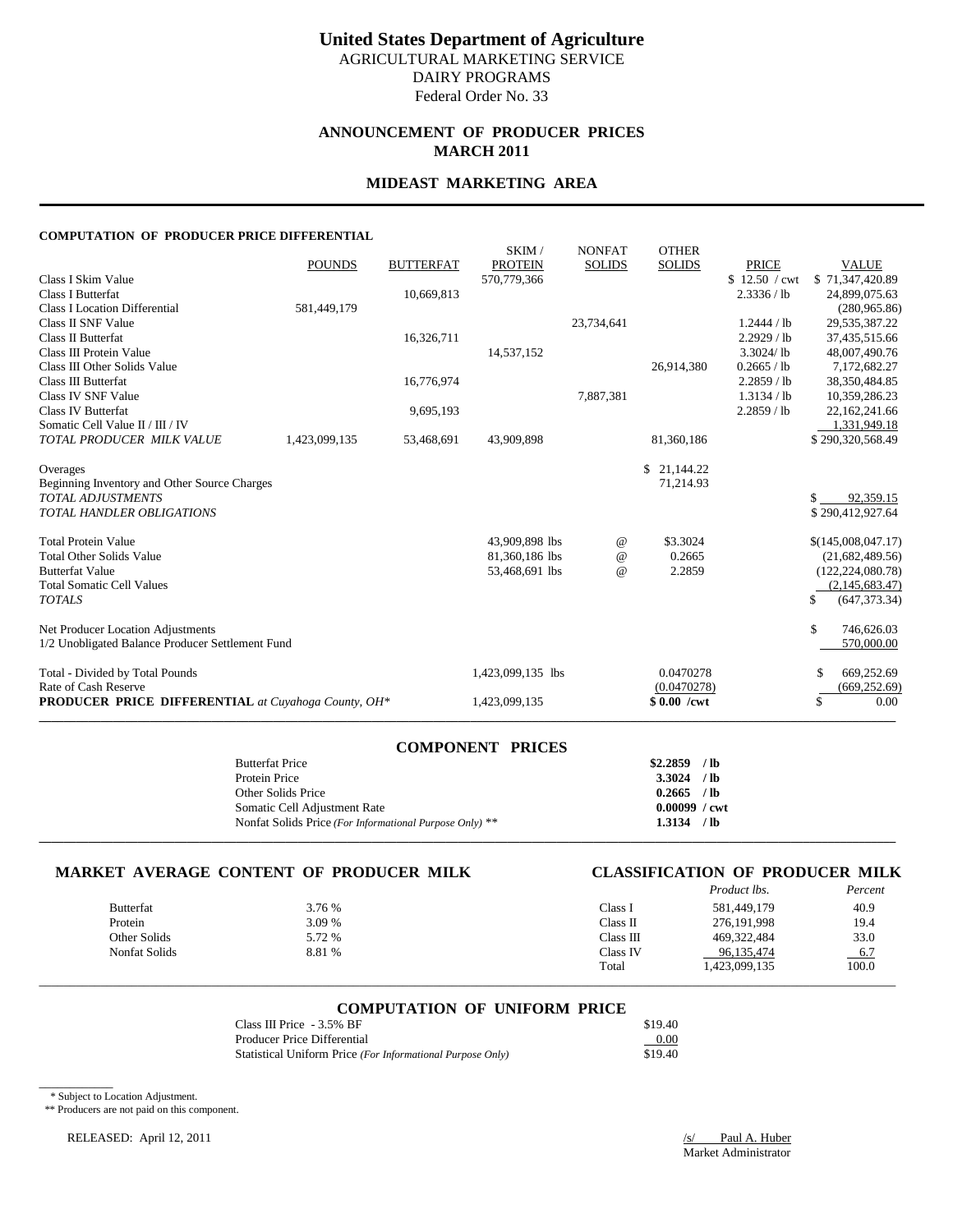# **ANNOUNCEMENT OF PRODUCER PRICES APRIL 2011**

### **MIDEAST MARKETING AREA**

#### **COMPUTATION OF PRODUCER PRICE DIFFERENTIAL**

|                                                                          |               |                  | SKIM/             | <b>NONFAT</b> | <b>OTHER</b>  |               |                      |
|--------------------------------------------------------------------------|---------------|------------------|-------------------|---------------|---------------|---------------|----------------------|
|                                                                          | <b>POUNDS</b> | <b>BUTTERFAT</b> | <b>PROTEIN</b>    | <b>SOLIDS</b> | <b>SOLIDS</b> | <b>PRICE</b>  | <b>VALUE</b>         |
| Class I Skim Value                                                       |               |                  | 516,407,038       |               |               | \$13.94 / cwt | \$71,987,141.09      |
| <b>Class I Butterfat</b>                                                 |               | 9,221,441        |                   |               |               | 2.2783 / lb   | 21,009,209.01        |
| <b>Class I Location Differential</b>                                     | 525,628,479   |                  |                   |               |               |               | (259, 025.52)        |
| Class II SNF Value                                                       |               |                  |                   | 14,787,012    |               | 1.3700 / lb   | 20,258,206.44        |
| Class II Butterfat                                                       |               | 13,088,556       |                   |               |               | 2.2183 / lb   | 29,034,343.78        |
| Class III Protein Value                                                  |               |                  | 15,378,562        |               |               | 2.4984/lb     | 38,421,799.36        |
| Class III Other Solids Value                                             |               |                  |                   |               | 28,669,670    | 0.2902 / lb   | 8,319,938.25         |
| Class III Butterfat                                                      |               | 17,340,659       |                   |               |               | 2.2113 / lb   | 38, 345, 399. 28     |
| Class IV SNF Value                                                       |               |                  |                   | 8,161,697     |               | 1.3862 / lb   | 11,313,744.40        |
| Class IV Butterfat                                                       |               | 8,694,851        |                   |               |               | 2.2113 / lb   | 19,226,924.05        |
| Somatic Cell Value II / III / IV                                         |               |                  |                   |               |               |               | 1,003,312.91         |
| TOTAL PRODUCER MILK VALUE                                                | 1,298,089,815 | 48, 345, 507     | 39,810,173        |               | 74,317,375    |               | \$258,660,993.05     |
|                                                                          |               |                  |                   |               | \$18,712.10   |               |                      |
| Overages                                                                 |               |                  |                   |               | (127,087,39)  |               |                      |
| Beginning Inventory and Other Source Charges<br><b>TOTAL ADJUSTMENTS</b> |               |                  |                   |               |               |               | \$<br>(108, 375, 29) |
| <b>TOTAL HANDLER OBLIGATIONS</b>                                         |               |                  |                   |               |               |               |                      |
|                                                                          |               |                  |                   |               |               |               | \$258,552,617.76     |
| <b>Total Protein Value</b>                                               |               |                  | 39,810,173 lbs    | $^{\,a}$      | \$2.4984      |               | \$ (99,461,736.25)   |
| <b>Total Other Solids Value</b>                                          |               |                  | 74,317,375 lbs    | $^{\,a}$      | 0.2902        |               | (21, 566, 902.25)    |
| <b>Butterfat Value</b>                                                   |               |                  | 48,345,507 lbs    | $\omega$      | 2.2113        |               | (106,906,419.66)     |
| <b>Total Somatic Cell Values</b>                                         |               |                  |                   |               |               |               | (1,640,547.45)       |
| <b>TOTALS</b>                                                            |               |                  |                   |               |               |               | \$28,977,012.15      |
| Net Producer Location Adjustments                                        |               |                  |                   |               |               |               | \$<br>996,514.43     |
| 1/2 Unobligated Balance Producer Settlement Fund                         |               |                  |                   |               |               |               | 672,000.00           |
| Total - Divided by Total Pounds                                          |               |                  | 1.298.089.815 lbs |               | 2.3608171     |               | 30,645,526.58        |
| Rate of Cash Reserve                                                     |               |                  |                   |               | (0.0408171)   |               | (529, 842.62)        |
| <b>PRODUCER PRICE DIFFERENTIAL</b> at Cuyahoga County, OH*               |               |                  | 1,298,089,815     |               | $$2.32$ /cwt  |               | \$ 30,115,683.96     |
|                                                                          |               |                  |                   |               |               |               |                      |

| <b>COMPONENT PRICES</b>                                 |                        |  |
|---------------------------------------------------------|------------------------|--|
| <b>Butterfat Price</b>                                  | $$2.2113$ /lb          |  |
| Protein Price                                           | $2.4984$ /lb           |  |
| Other Solids Price                                      | $0.2902$ /lb           |  |
| Somatic Cell Adjustment Rate                            | $0.00085 / \text{cwt}$ |  |
| Nonfat Solids Price (For Informational Purpose Only) ** | $1.3862$ /lb           |  |
|                                                         |                        |  |

# **MARKET AVERAGE CONTENT OF PRODUCER MILK CLASSIFICATION OF PRODUCER MILK**

|                      |        |           | <i>Product lbs.</i> | Percent    |
|----------------------|--------|-----------|---------------------|------------|
| <b>Butterfat</b>     | 3.72 % | Class 1   | 525,628,479         | 40.5       |
| Protein              | 3.07 % | Class II  | 175, 327, 164       | 13.5       |
| Other Solids         | 5.73 % | Class III | 498,918,781         | 38.4       |
| <b>Nonfat Solids</b> | 8.80 % | Class IV  | 98,215,391          | <u>7.6</u> |
|                      |        | Total     | 1,298,089,815       | 100.0      |
|                      |        |           |                     |            |

#### **COMPUTATION OF UNIFORM PRICE**

| Class III Price $-3.5\%$ BF                                | \$16.87 |
|------------------------------------------------------------|---------|
| Producer Price Differential                                | 2.32    |
| Statistical Uniform Price (For Informational Purpose Only) | \$19.19 |

\* Subject to Location Adjustment.

 $\overline{\phantom{a}}$ 

\*\* Producers are not paid on this component.

RELEASED: May 11, 2011 */s/ Paul A. Huber*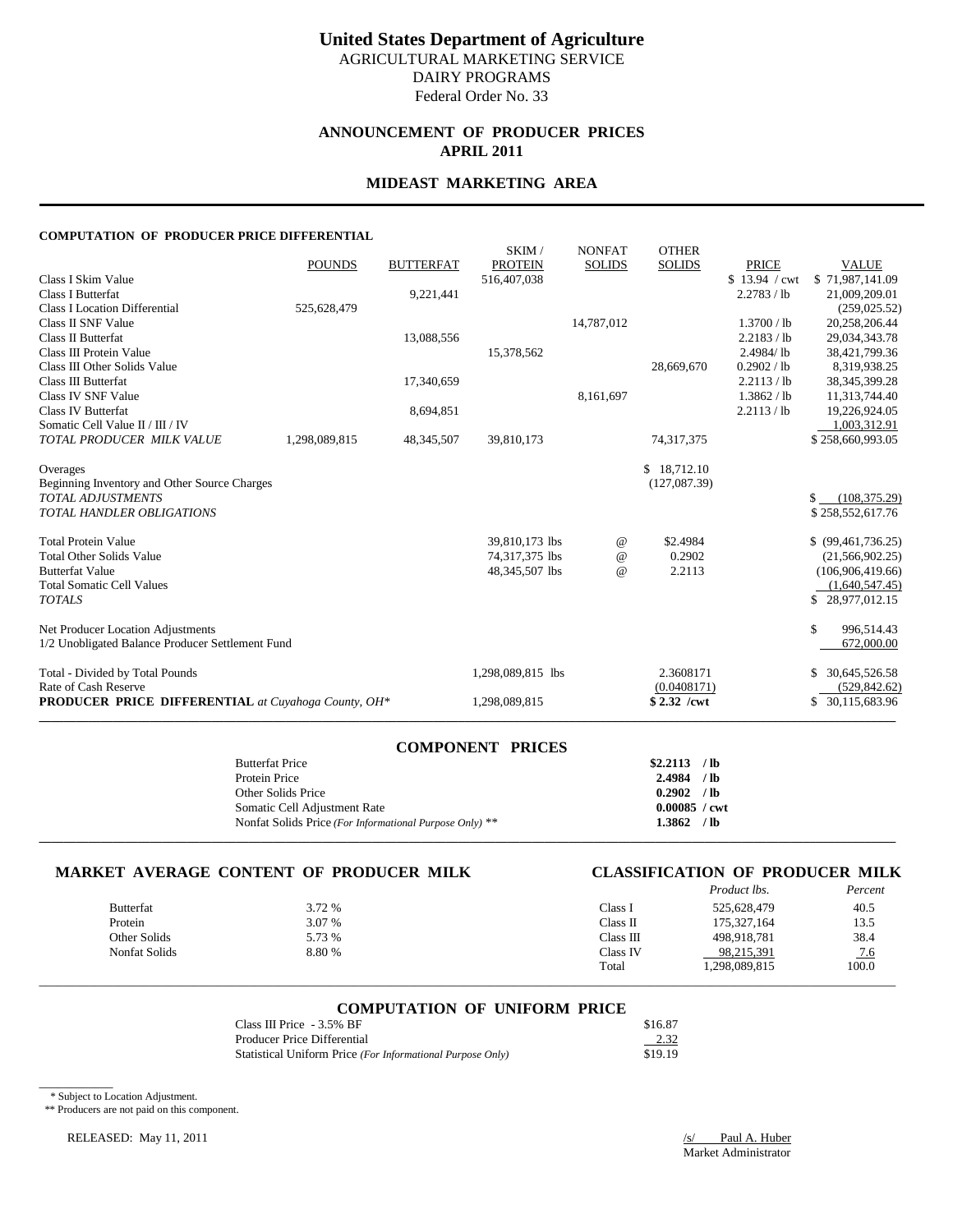# **ANNOUNCEMENT OF PRODUCER PRICES MAY 2011**

### **MIDEAST MARKETING AREA**

#### **COMPUTATION OF PRODUCER PRICE DIFFERENTIAL**

|                                                            | <b>POUNDS</b> | <b>BUTTERFAT</b> | SKIM/<br><b>PROTEIN</b> | <b>NONFAT</b> | <b>OTHER</b>  | <b>PRICE</b>  | <b>VALUE</b>                   |
|------------------------------------------------------------|---------------|------------------|-------------------------|---------------|---------------|---------------|--------------------------------|
| Class I Skim Value                                         |               |                  | 509,583,670             | <b>SOLIDS</b> | <b>SOLIDS</b> | \$14.49 / cwt | \$73,838,673.78                |
| <b>Class I Butterfat</b>                                   |               | 9,011,058        |                         |               |               | 2.2184 / lb   | 19,990,131.08                  |
| <b>Class I Location Differential</b>                       | 518,594,728   |                  |                         |               |               |               | (262,076.23)                   |
| Class II SNF Value                                         |               |                  |                         | 8,065,368     |               | 1.4656 / lb   | 11,820,603.31                  |
| Class II Butterfat                                         |               | 11,132,298       |                         |               |               | 2.2567 / lb   | 25,122,256.84                  |
| Class III Protein Value                                    |               |                  | 15,556,747              |               |               | 2.3133/lb     | 35,987,422.81                  |
| Class III Other Solids Value                               |               |                  |                         |               | 29,501,584    | 0.3026 / lb   | 8,927,179.32                   |
| Class III Butterfat                                        |               | 17,438,074       |                         |               |               | 2.2497 / lb   | 39,230,435.07                  |
| Class IV SNF Value                                         |               |                  |                         | 8,543,244     |               | 1.4298 / lb   | 12,215,130.26                  |
| Class IV Butterfat                                         |               | 7,426,510        |                         |               |               | 2.2497 / lb   | 16,707,419.55                  |
| Somatic Cell Value II / III / IV                           |               |                  |                         |               |               |               | 847,003.64                     |
| TOTAL PRODUCER MILK VALUE                                  | 1,232,643,936 | 45,007,940       | 37,236,638              |               | 70,699,631    |               | \$244,424,179.43               |
| Overages, Beginning Inventory and Other Source Charges     |               |                  |                         |               | (273,045.33)  |               |                                |
| <b>TOTAL ADJUSTMENTS</b>                                   |               |                  |                         |               |               |               | (273, 045, 33)<br>$\mathbb{S}$ |
| <b>TOTAL HANDLER OBLIGATIONS</b>                           |               |                  |                         |               |               |               | \$244,151,134.10               |
| <b>Total Protein Value</b>                                 |               |                  | 37,236,638 lbs          | $^{\,a}$      | \$2.3133      |               | \$ (86,139,514.63)             |
| <b>Total Other Solids Value</b>                            |               |                  | 70,699,631 lbs          | @             | 0.3026        |               | (21, 393, 708.34)              |
| <b>Butterfat Value</b>                                     |               |                  | 45,007,940 lbs          | $\omega$      | 2.2497        |               | (101, 254, 362, 62)            |
| <b>Total Somatic Cell Values</b>                           |               |                  |                         |               |               |               | (1,426,610.98)                 |
| <b>TOTALS</b>                                              |               |                  |                         |               |               |               | \$33,936,937.53                |
| Net Producer Location Adjustments                          |               |                  |                         |               |               |               | \$<br>854,999.26               |
| 1/2 Unobligated Balance Producer Settlement Fund           |               |                  |                         |               |               |               | 549,000.00                     |
| Total - Divided by Total Pounds                            |               |                  | 1,232,643,936 lbs       |               | 2.8670840     |               | \$ 35,340,936.79               |
| Rate of Cash Reserve                                       |               |                  |                         |               | (0.0470840)   |               | (580, 378.07)                  |
| <b>PRODUCER PRICE DIFFERENTIAL</b> at Cuyahoga County, OH* |               |                  | 1,232,643,936           |               | $$2.82$ /cwt  |               | \$ 34,760,558.72               |

| <b>COMPONENT PRICES</b>                                 |                        |  |
|---------------------------------------------------------|------------------------|--|
| <b>Butterfat Price</b>                                  | $$2,2497$ /lb          |  |
| Protein Price                                           | 2.3133 / lb            |  |
| Other Solids Price                                      | $0.3026$ /lb           |  |
| Somatic Cell Adjustment Rate                            | $0.00083 / \text{cwt}$ |  |
| Nonfat Solids Price (For Informational Purpose Only) ** | $1.4298$ /lb           |  |
|                                                         |                        |  |

# **MARKET AVERAGE CONTENT OF PRODUCER MILK CLASSIFICATION OF PRODUCER MILK**

|               |        |           | <i>Product lbs.</i> | Percent |
|---------------|--------|-----------|---------------------|---------|
| Butterfat     | 3.65 % | Class I   | 518.594.728         | 42.1    |
| Protein       | 3.02 % | Class II  | 99.936.698          | 8.1     |
| Other Solids  | 5.74 % | Class III | 512.684.638         | 41.6    |
| Nonfat Solids | 8.76 % | Class IV  | 101.427.872         | 8.2     |
|               |        | Total     | 1,232,643,936       | 100.0   |

#### **COMPUTATION OF UNIFORM PRICE**

\_\_\_\_\_\_\_\_\_\_\_\_\_\_\_\_\_\_\_\_\_\_\_\_\_\_\_\_\_\_\_\_\_\_\_\_\_\_\_\_\_\_\_\_\_\_\_\_\_\_\_\_\_\_\_\_\_\_\_\_\_\_\_\_\_\_\_\_\_\_\_\_\_\_\_\_\_\_\_\_\_\_\_\_\_\_\_\_\_\_\_\_\_\_\_\_\_\_\_\_\_\_\_\_\_\_\_\_\_\_\_\_\_\_\_\_\_\_\_\_\_\_\_\_\_\_\_\_\_\_\_\_\_\_\_\_\_\_\_

| Class III Price $-3.5\%$ BF                                | \$16.52 |
|------------------------------------------------------------|---------|
| Producer Price Differential                                | 2.82    |
| Statistical Uniform Price (For Informational Purpose Only) | \$19.34 |

\* Subject to Location Adjustment.

 $\overline{\phantom{a}}$ 

\*\* Producers are not paid on this component.

RELEASED: June 10, 2011 /s/ Paul A. Huber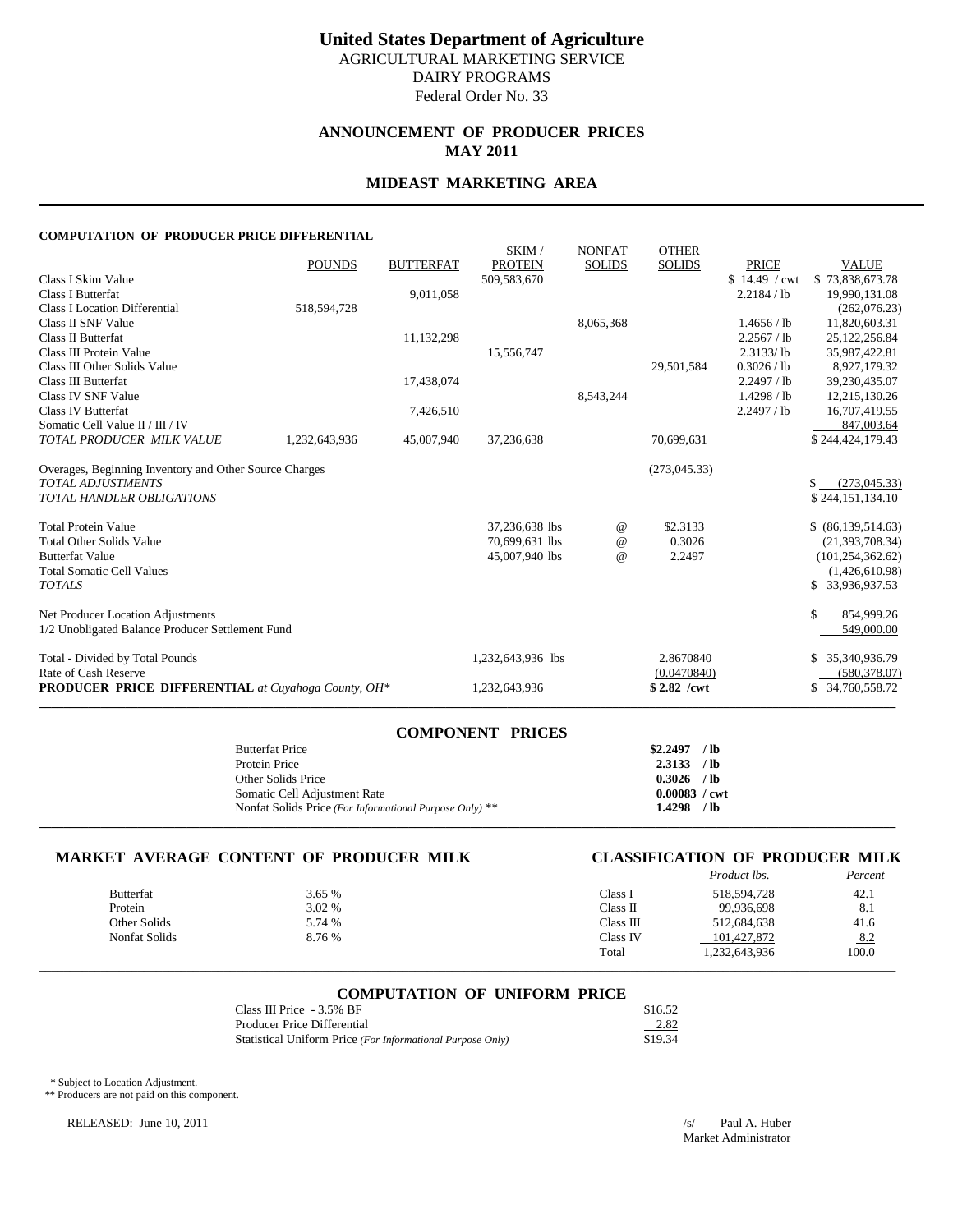# **ANNOUNCEMENT OF PRODUCER PRICES JUNE 2011**

### **MIDEAST MARKETING AREA**

#### **COMPUTATION OF PRODUCER PRICE DIFFERENTIAL**

|                                                            | <b>POUNDS</b> | <b>BUTTERFAT</b> | SKIM/<br><b>PROTEIN</b> | <b>NONFAT</b><br><b>SOLIDS</b> | <b>OTHER</b><br><b>SOLIDS</b> | <b>PRICE</b>  | <b>VALUE</b>       |
|------------------------------------------------------------|---------------|------------------|-------------------------|--------------------------------|-------------------------------|---------------|--------------------|
| Class I Skim Value                                         |               |                  | 457,971,783             |                                |                               | \$14.82 / cwt | \$67,871,418.23    |
| <b>Class I Butterfat</b>                                   |               | 8,491,564        |                         |                                |                               | 2.2900 / lb   | 19,445,681.56      |
| <b>Class I Location Differential</b>                       | 466, 463, 347 |                  |                         |                                |                               |               | (249, 197.37)      |
| Class II SNF Value                                         |               |                  |                         | 11,106,777                     |                               | 1.5022 / lb   | 16,684,600.41      |
| Class II Butterfat                                         |               | 12,526,814       |                         |                                |                               | 2.3772 / lb   | 29,778,742.27      |
| Class III Protein Value                                    |               |                  | 16,601,704              |                                |                               | 2.9807/lb     | 49,484,699.12      |
| Class III Other Solids Value                               |               |                  |                         |                                | 31,964,308                    | $0.3339$ / lb | 10,672,882.47      |
| Class III Butterfat                                        |               | 18,430,904       |                         |                                |                               | 2.3702 / lb   | 43,684,928.67      |
| Class IV SNF Value                                         |               |                  |                         | 10,756,993                     |                               | 1.4694 / lb   | 15,806,325.50      |
| Class IV Butterfat                                         |               | 6,322,871        |                         |                                |                               | 2.3702 / lb   | 14,986,468.85      |
| Somatic Cell Value II / III / IV                           |               |                  |                         |                                |                               |               | 970.731.42         |
| TOTAL PRODUCER MILK VALUE                                  | 1,283,547,971 | 45,772,153       | 38,170,588              |                                | 73,536,838                    |               | \$269,137,281.13   |
| Overages and Beginning Inventory                           |               |                  |                         |                                | 72,903.60                     |               |                    |
| <b>TOTAL ADJUSTMENTS</b>                                   |               |                  |                         |                                |                               |               | 72,903.60<br>\$    |
| TOTAL HANDLER OBLIGATIONS                                  |               |                  |                         |                                |                               |               | \$269,210,184.73   |
| <b>Total Protein Value</b>                                 |               |                  | 38,170,588 lbs          | @                              | \$2.9807                      |               | \$(113,775,071.68) |
| <b>Total Other Solids Value</b>                            |               |                  | 73,536,838 lbs          | $^{\,a}$                       | 0.3339                        |               | (24, 553, 950.23)  |
| <b>Butterfat Value</b>                                     |               |                  | 45,772,153 lbs          | $^{\omega}{}$                  | 2.3702                        |               | (108, 489, 157.06) |
| <b>Total Somatic Cell Values</b>                           |               |                  |                         |                                |                               |               | (1,480,269.56)     |
| <b>TOTALS</b>                                              |               |                  |                         |                                |                               |               | \$20,911,736.20    |
| Net Producer Location Adjustments                          |               |                  |                         |                                |                               |               | \$<br>782,902.75   |
| 1/2 Unobligated Balance Producer Settlement Fund           |               |                  |                         |                                |                               |               | 585,000.00         |
| Total - Divided by Total Pounds                            |               |                  | 1,283,547,971 lbs       |                                | 1.7357855                     |               | 22,279,638.95      |
| Rate of Cash Reserve                                       |               |                  |                         |                                | (0.0457855)                   |               | (587, 678.86)      |
| <b>PRODUCER PRICE DIFFERENTIAL</b> at Cuyahoga County, OH* |               |                  | 1,283,547,971           |                                | $$1.69$ /cwt                  |               | \$21,691,960.09    |

| <b>COMPONENT PRICES</b>                                 |                        |  |
|---------------------------------------------------------|------------------------|--|
| <b>Butterfat Price</b>                                  | $$2.3702$ /lb          |  |
| Protein Price                                           | $2.9807$ /lb           |  |
| Other Solids Price                                      | $0.3339$ /lb           |  |
| Somatic Cell Adjustment Rate                            | $0.00095 / \text{cwt}$ |  |
| Nonfat Solids Price (For Informational Purpose Only) ** | $1.4694$ /lb           |  |
|                                                         |                        |  |

# **MARKET AVERAGE CONTENT OF PRODUCER MILK CLASSIFICATION OF PRODUCER MILK**

|                  |        |           | Product lbs.  | Percent    |
|------------------|--------|-----------|---------------|------------|
| <b>Butterfat</b> | 3.57 % | Class I   | 466,463,347   | 36.3       |
| Protein          | 2.97 % | Class II  | 135,735,351   | 10.6       |
| Other Solids     | 5.73 % | Class III | 555.936.321   | 43.3       |
| Nonfat Solids    | 8.70 % | Class IV  | 125,412,952   | <u>9.8</u> |
|                  |        | Total     | 1,283,547,971 | 100.0      |

#### **COMPUTATION OF UNIFORM PRICE**

\_\_\_\_\_\_\_\_\_\_\_\_\_\_\_\_\_\_\_\_\_\_\_\_\_\_\_\_\_\_\_\_\_\_\_\_\_\_\_\_\_\_\_\_\_\_\_\_\_\_\_\_\_\_\_\_\_\_\_\_\_\_\_\_\_\_\_\_\_\_\_\_\_\_\_\_\_\_\_\_\_\_\_\_\_\_\_\_\_\_\_\_\_\_\_\_\_\_\_\_\_\_\_\_\_\_\_\_\_\_\_\_\_\_\_\_\_\_\_\_\_\_\_\_\_\_\_\_\_\_\_\_\_\_\_\_\_\_\_

| Class III Price - 3.5% BF                                  | \$19.11 |
|------------------------------------------------------------|---------|
| Producer Price Differential                                | 1.69    |
| Statistical Uniform Price (For Informational Purpose Only) | \$20.80 |

\* Subject to Location Adjustment.

 $\overline{\phantom{a}}$ 

\*\* Producers are not paid on this component.

RELEASED: July 12, 2011 /s/ Paul A. Huber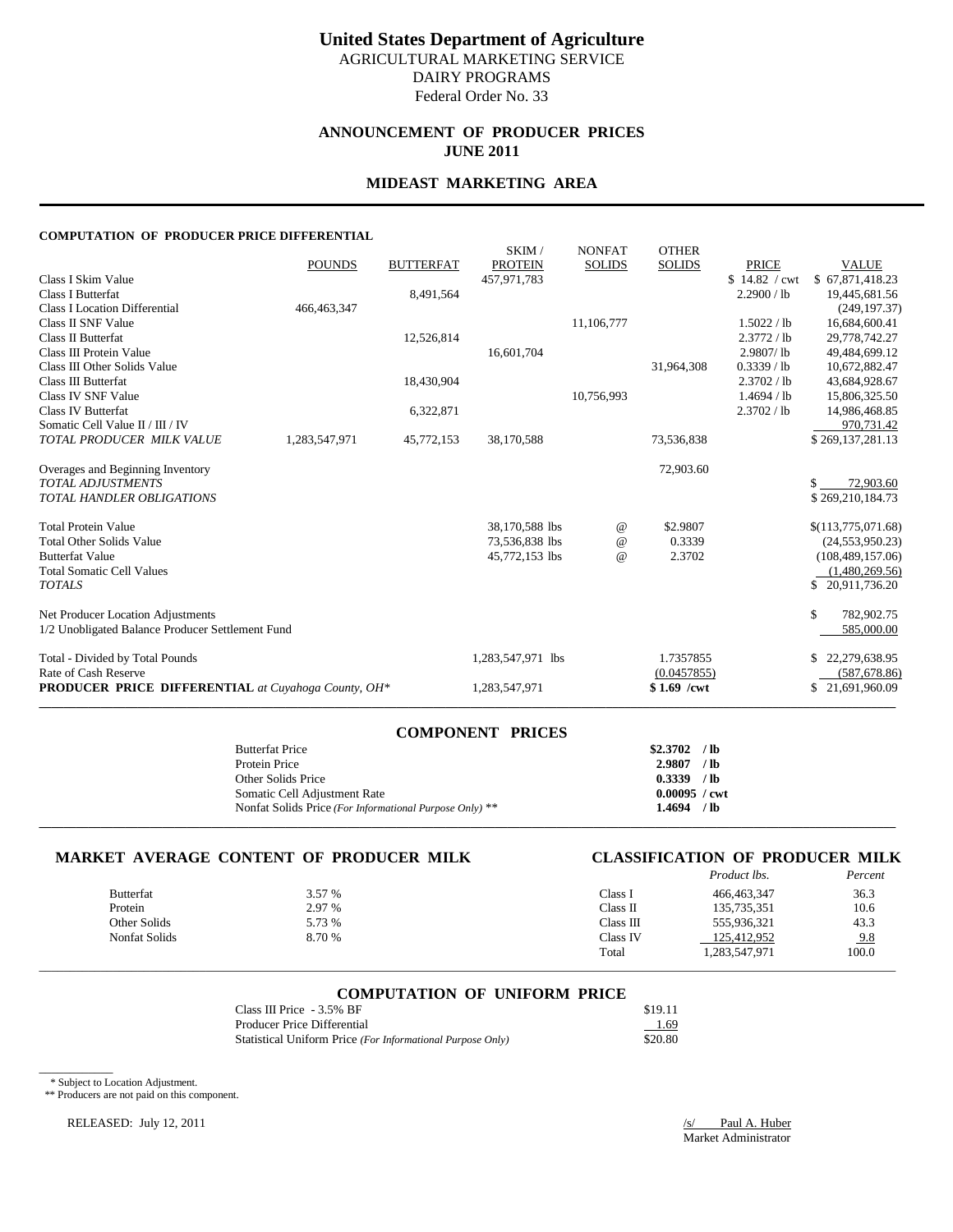# **ANNOUNCEMENT OF PRODUCER PRICES JULY 2011**

### **MIDEAST MARKETING AREA**

#### **COMPUTATION OF PRODUCER PRICE DIFFERENTIAL**

|                                                            | <b>POUNDS</b> | <b>BUTTERFAT</b> | SKIM/<br><b>PROTEIN</b> | <b>NONFAT</b><br><b>SOLIDS</b> | <b>OTHER</b><br><b>SOLIDS</b> | <b>PRICE</b>  | <b>VALUE</b>       |
|------------------------------------------------------------|---------------|------------------|-------------------------|--------------------------------|-------------------------------|---------------|--------------------|
| Class I Skim Value                                         |               |                  | 465,669,885             |                                |                               | \$15.17 / cwt | \$70,642,121.55    |
| Class I Butterfat                                          |               | 8,552,620        |                         |                                |                               | 2.3970 / lb   | 20,500,630.19      |
| <b>Class I Location Differential</b>                       | 474,222,505   |                  |                         |                                |                               |               | (249,074.76)       |
| Class II SNF Value                                         |               |                  |                         | 22,176,795                     |                               | 1.5411 / lb   | 34,176,658.76      |
| Class II Butterfat                                         |               | 15,613,524       |                         |                                |                               | 2.2581 / lb   | 35,256,898.55      |
| Class III Protein Value                                    |               |                  | 15,583,372              |                                |                               | 3.8292 / lb   | 59,671,848.07      |
| Class III Other Solids Value                               |               |                  |                         |                                | 30,266,100                    | 0.3608 / lb   | 10,920,008.86      |
| Class III Butterfat                                        |               | 18,475,604       |                         |                                |                               | 2.2511 / lb   | 41,590,432.13      |
| Class IV SNF Value                                         |               |                  |                         | 11,306,847                     |                               | 1.4336 / lb   | 16,209,495.87      |
| Class IV Butterfat                                         |               | 6,970,203        |                         |                                |                               | 2.2511 / lb   | 15,690,623.96      |
| Somatic Cell Value II / III / IV                           |               |                  |                         |                                |                               |               | 1,040,173.77       |
| TOTAL PRODUCER MILK VALUE                                  | 1,400,000,028 | 49,611,951       | 41,015,549              |                                | 79,971,522                    |               | \$305,449,816.95   |
| Overages and Beginning Inventory                           |               |                  |                         |                                | 90,992.98                     |               |                    |
| <b>TOTAL ADJUSTMENTS</b>                                   |               |                  |                         |                                |                               |               | 90,992.98<br>\$.   |
| <b>TOTAL HANDLER OBLIGATIONS</b>                           |               |                  |                         |                                |                               |               | \$305,540,809.93   |
| <b>Total Protein Value</b>                                 |               |                  | 41,015,549 lbs          | @                              | \$3.8292                      |               | \$(157,056,740.24) |
| <b>Total Other Solids Value</b>                            |               |                  | 79,971,522 lbs          | @                              | 0.3608                        |               | (28, 853, 725.16)  |
| <b>Butterfat Value</b>                                     |               |                  | 49,611,951 lbs          | $\omega$                       | 2.2511                        |               | (111, 681, 462.85) |
| <b>Total Somatic Cell Values</b>                           |               |                  |                         |                                |                               |               | (1,538,888.81)     |
| <b>TOTALS</b>                                              |               |                  |                         |                                |                               |               | 6,409,992.87       |
| Net Producer Location Adjustments                          |               |                  |                         |                                |                               |               | 920,399.16<br>\$   |
| 1/2 Unobligated Balance Producer Settlement Fund           |               |                  |                         |                                |                               |               | 553,000.00         |
| Total - Divided by Total Pounds                            |               |                  | 1,400,000,028 lbs       |                                | 0.5630994                     |               | 7,883,392.03<br>\$ |
| Rate of Cash Reserve                                       |               |                  |                         |                                | (0.0430994)                   |               | (603, 391.61)      |
| <b>PRODUCER PRICE DIFFERENTIAL</b> at Cuyahoga County, OH* |               |                  | 1,400,000,028           |                                | $$0.52$ /cwt                  |               | 7,280,000.42       |
|                                                            |               |                  |                         |                                |                               |               |                    |

| <b>COMPONENT PRICES</b>                                 |                        |  |
|---------------------------------------------------------|------------------------|--|
| <b>Butterfat Price</b>                                  | $$2.2511$ /lb          |  |
| Protein Price                                           | $3.8292$ /lb           |  |
| Other Solids Price                                      | $0.3608$ /lb           |  |
| Somatic Cell Adjustment Rate                            | $0.00106 / \text{cwt}$ |  |
| Nonfat Solids Price (For Informational Purpose Only) ** | $1.4336$ /lb           |  |
|                                                         |                        |  |

# **MARKET AVERAGE CONTENT OF PRODUCER MILK CLASSIFICATION OF PRODUCER MILK**

|                  |        |           | <i>Product lbs.</i> | Percent |
|------------------|--------|-----------|---------------------|---------|
| <b>Butterfat</b> | 3.54 % | Class I   | 474,222,505         | 33.9    |
| Protein          | 2.93 % | Class II  | 263,443,467         | 18.8    |
| Other Solids     | 5.71 % | Class III | 529,004,695         | 37.8    |
| Nonfat Solids    | 8.64 % | Class IV  | 133,329,361         | 9.5     |
|                  |        | Total     | 1.400.000.028       | 100.0   |

#### **COMPUTATION OF UNIFORM PRICE**

\_\_\_\_\_\_\_\_\_\_\_\_\_\_\_\_\_\_\_\_\_\_\_\_\_\_\_\_\_\_\_\_\_\_\_\_\_\_\_\_\_\_\_\_\_\_\_\_\_\_\_\_\_\_\_\_\_\_\_\_\_\_\_\_\_\_\_\_\_\_\_\_\_\_\_\_\_\_\_\_\_\_\_\_\_\_\_\_\_\_\_\_\_\_\_\_\_\_\_\_\_\_\_\_\_\_\_\_\_\_\_\_\_\_\_\_\_\_\_\_\_\_\_\_\_\_\_\_\_\_\_\_\_\_\_\_\_\_\_

| Class III Price $-3.5\%$ BF                                | \$21.39 |
|------------------------------------------------------------|---------|
| Producer Price Differential                                | 0.52    |
| Statistical Uniform Price (For Informational Purpose Only) | \$21.91 |

\* Subject to Location Adjustment.

 $\overline{\phantom{a}}$ 

\*\* Producers are not paid on this component.

RELEASED: August 10, 2011 */s/* Paul A. Huber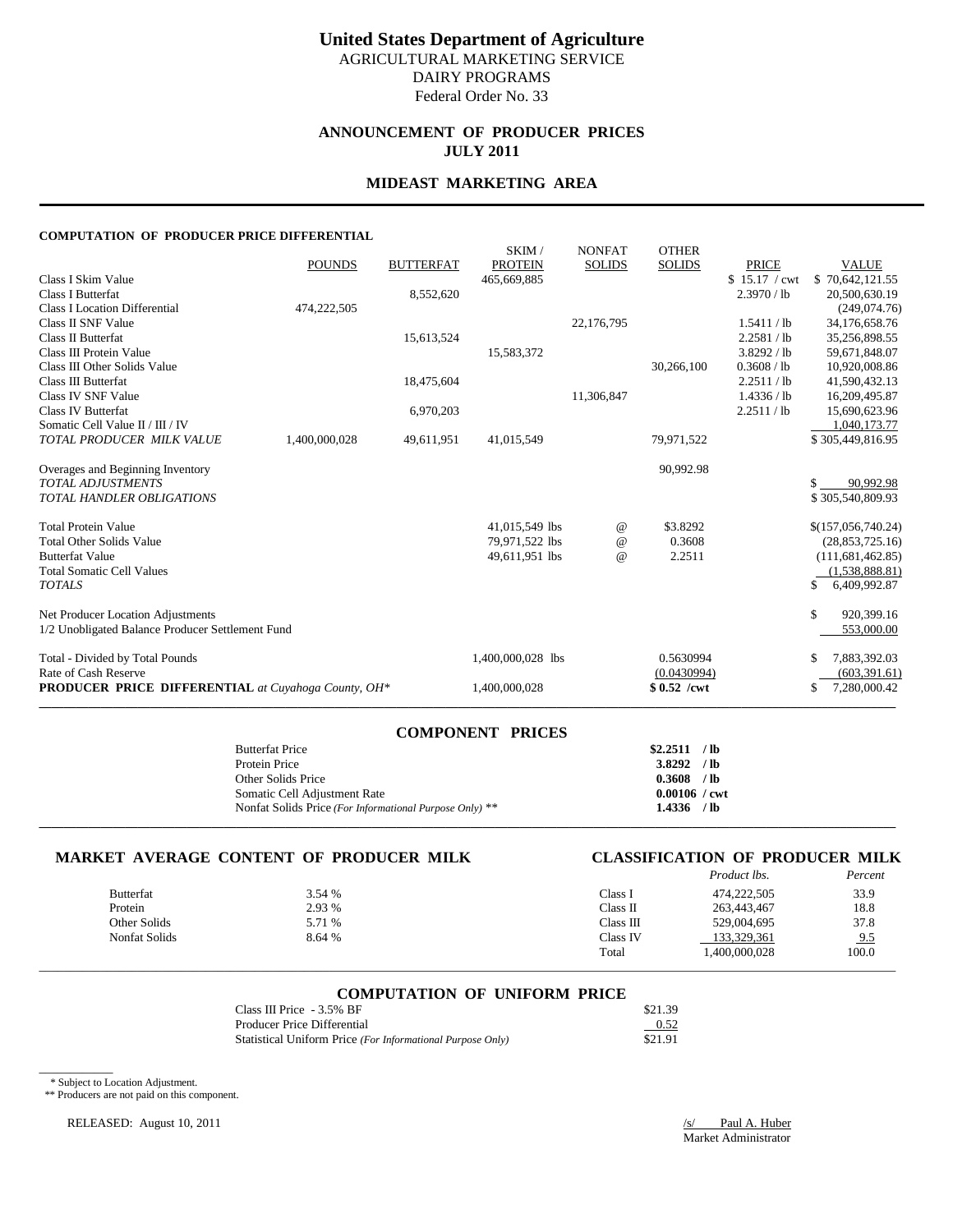# **ANNOUNCEMENT OF PRODUCER PRICES AUGUST 2011**

# **MIDEAST MARKETING AREA**

#### **COMPUTATION OF PRODUCER PRICE DIFFERENTIAL**

| <b>PRODUCER PRICE DIFFERENTIAL</b> at Cuyahoga County, OH*                            |               |                  | 1,412,356,989                    |                                | $$0.62$ /cwt                  |                              | 8,756,613.16<br>\$                    |
|---------------------------------------------------------------------------------------|---------------|------------------|----------------------------------|--------------------------------|-------------------------------|------------------------------|---------------------------------------|
| Total - Divided by Total Pounds<br>Rate of Cash Reserve                               |               |                  | 1,412,356,989 lbs                |                                | 0.6614195<br>(0.0414195)      |                              | 9,341,604.36<br>(584, 991.20)         |
| Net Producer Location Adjustments<br>1/2 Unobligated Balance Producer Settlement Fund |               |                  |                                  |                                |                               |                              | \$<br>825,219.48<br>596,000.00        |
| <b>Total Somatic Cell Values</b><br><b>TOTALS</b>                                     |               |                  |                                  |                                |                               |                              | (1,329,822.00)<br>7,920,384.88<br>\$  |
| <b>Total Other Solids Value</b><br><b>Butterfat Value</b>                             |               |                  | 80,347,123 lbs<br>50,094,105 lbs | $\omega$<br>$\omega$           | 0.3811<br>2.2985              |                              | (30,620,288.58)<br>(115, 141, 300.32) |
| <b>Total Protein Value</b>                                                            |               |                  | 42,097,642 lbs                   | @                              | \$3.8305                      |                              | \$(161, 255, 017.66)                  |
| <b>TOTAL ADJUSTMENTS</b><br><b>TOTAL HANDLER OBLIGATIONS</b>                          |               |                  |                                  |                                |                               |                              | 167,607.62<br>\$.<br>\$316,266,813.44 |
| <b>Beginning Inventory</b>                                                            |               |                  |                                  |                                | 136,559.66                    |                              |                                       |
| Overages                                                                              |               |                  |                                  |                                | 31,047.96                     |                              |                                       |
| Somatic Cell Value II / III / IV<br>TOTAL PRODUCER MILK VALUE                         | 1,412,356,989 | 50,094,105       | 42,097,642                       |                                | 80,347,123                    |                              | 848,935.77<br>\$316,099,205.82        |
| Class IV Butterfat                                                                    |               | 6,133,033        |                                  |                                |                               | 2.2985 / lb                  | 14,096,776.40                         |
| Class IV SNF Value                                                                    |               |                  |                                  | 8,467,870                      |                               | 1.3920 / lb                  | 11,787,275.08                         |
| Class III Other Solids Value<br>Class III Butterfat                                   |               | 17,287,567       |                                  |                                | 27,945,693                    | 0.3811 / lb<br>2.2985 / lb   | 10,650,103.61<br>39,735,472.72        |
| Class III Protein Value                                                               |               |                  | 14,692,195                       |                                |                               | 3.8305 / lb                  | 56,278,452.94                         |
| Class II SNF Value<br>Class II Butterfat                                              |               | 17,268,200       |                                  | 24,212,668                     |                               | 1.5522 / lb<br>2.3055 / lb   | 37,582,903.24<br>39,811,835.07        |
| <b>Class I Location Differential</b>                                                  | 534, 314, 392 | 9,405,305        |                                  |                                |                               |                              | 21,346,280.23<br>(286, 737, 70)       |
| Class I Skim Value<br><b>Class I Butterfat</b>                                        |               |                  | 524,909,087                      |                                |                               | \$16.05 / cwt<br>2.2696 / lb | \$84,247,908.46                       |
|                                                                                       | <b>POUNDS</b> | <b>BUTTERFAT</b> | SKIM/<br><b>PROTEIN</b>          | <b>NONFAT</b><br><b>SOLIDS</b> | <b>OTHER</b><br><b>SOLIDS</b> | <b>PRICE</b>                 | <b>VALUE</b>                          |

| <b>COMPONENT PRICES</b>                                 |                        |  |
|---------------------------------------------------------|------------------------|--|
| <b>Butterfat Price</b>                                  | $$2,2985$ /lb          |  |
| Protein Price                                           | $3.8305$ /lb           |  |
| Other Solids Price                                      | 0.3811 / lb            |  |
| Somatic Cell Adjustment Rate                            | $0.00107 / \text{cwt}$ |  |
| Nonfat Solids Price (For Informational Purpose Only) ** | $1.3920$ /lb           |  |
|                                                         |                        |  |

# **MARKET AVERAGE CONTENT OF PRODUCER MILK CLASSIFICATION OF PRODUCER MILK**

| CLASSIFICATION OF PRODUCER MILK |                    |  |         |
|---------------------------------|--------------------|--|---------|
|                                 | <i>Product lbs</i> |  | Percent |

|               |        |           | <i>i rouger ws.</i> | 1 c/cc/4   |
|---------------|--------|-----------|---------------------|------------|
| Butterfat     | 3.55 % | Class I   | 534, 314, 392       | 37.8       |
| Protein       | 2.98 % | Class II  | 286,997,789         | 20.3       |
| Other Solids  | 5.69 % | Class III | 490.579.385         | 34.8       |
| Nonfat Solids | 8.67 % | Class IV  | 100.465.423         | <u>7.1</u> |
|               |        | Total     | 1,412,356,989       | 100.0      |
|               |        |           |                     |            |

### **COMPUTATION OF UNIFORM PRICE**

\_\_\_\_\_\_\_\_\_\_\_\_\_\_\_\_\_\_\_\_\_\_\_\_\_\_\_\_\_\_\_\_\_\_\_\_\_\_\_\_\_\_\_\_\_\_\_\_\_\_\_\_\_\_\_\_\_\_\_\_\_\_\_\_\_\_\_\_\_\_\_\_\_\_\_\_\_\_\_\_\_\_\_\_\_\_\_\_\_\_\_\_\_\_\_\_\_\_\_\_\_\_\_\_\_\_\_\_\_\_\_\_\_\_\_\_\_\_\_\_\_\_\_\_\_\_\_\_\_\_\_\_\_\_\_\_\_\_\_

| Class III Price $-3.5\%$ BF                                | \$21.67 |
|------------------------------------------------------------|---------|
| Producer Price Differential                                | 0.62    |
| Statistical Uniform Price (For Informational Purpose Only) | \$22.29 |

\* Subject to Location Adjustment.

 $\overline{\phantom{a}}$ 

\*\* Producers are not paid on this component.

RELEASED: September 12, 2011 /s/ Paul A. Huber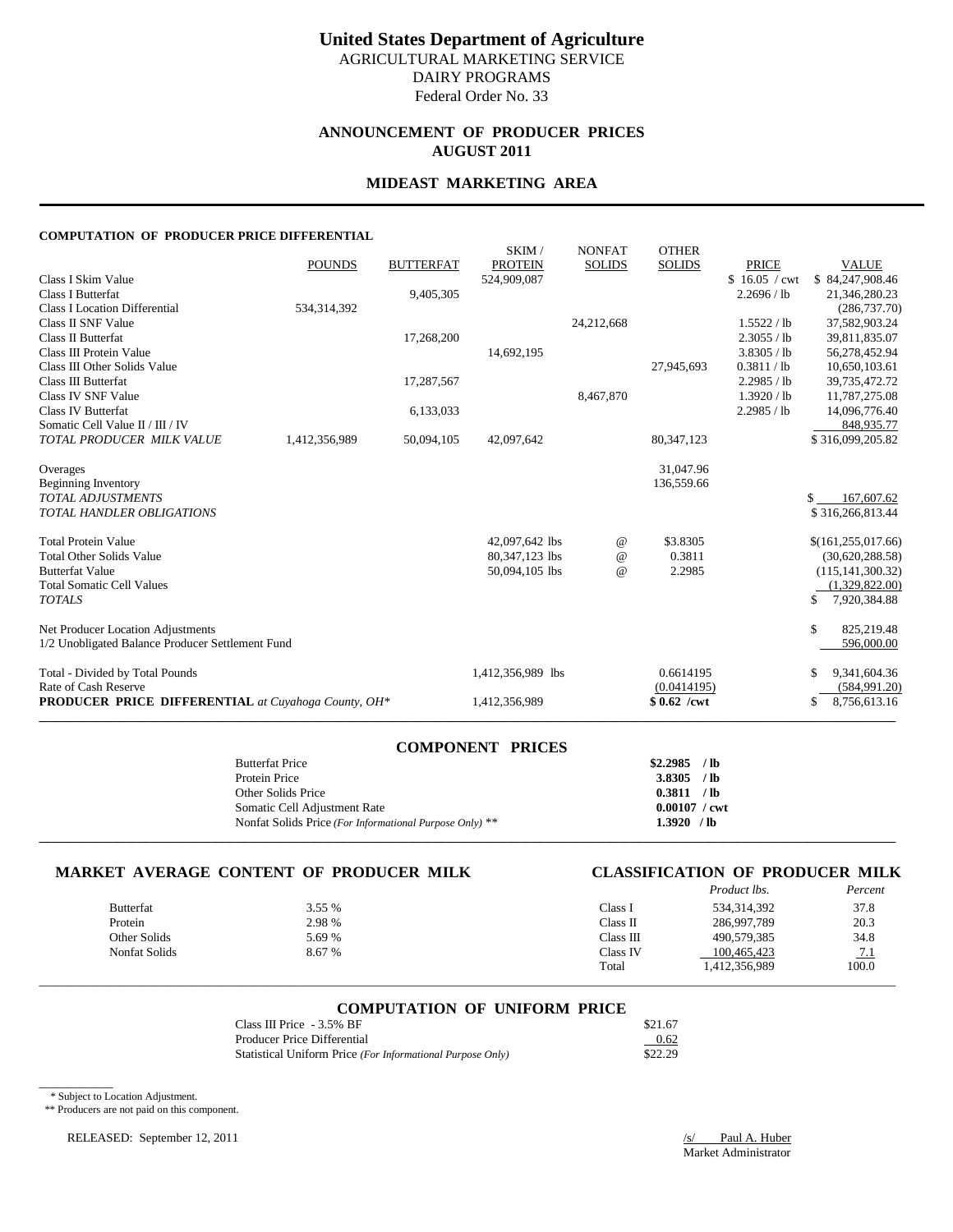# **ANNOUNCEMENT OF PRODUCER PRICES SEPTEMBER 2011**

### **MIDEAST MARKETING AREA**

#### **COMPUTATION OF PRODUCER PRICE DIFFERENTIAL**

|                                                            | <b>POUNDS</b> | <b>BUTTERFAT</b> | SKIM/<br><b>PROTEIN</b> | <b>NONFAT</b><br><b>SOLIDS</b> | <b>OTHER</b><br><b>SOLIDS</b> | <b>PRICE</b>  | <b>VALUE</b>       |
|------------------------------------------------------------|---------------|------------------|-------------------------|--------------------------------|-------------------------------|---------------|--------------------|
| Class I Skim Value                                         |               |                  | 533,655,411             |                                |                               | \$16.16 / cwt | \$86,238,714.38    |
| <b>Class I Butterfat</b>                                   |               | 9,207,324        |                         |                                |                               | 2.3375 / lb   | 21,522,119.90      |
| Class I Location Differential                              | 542,862,735   |                  |                         |                                |                               |               | (304, 330.48)      |
| Class II SNF Value                                         |               |                  |                         | 21,081,322                     |                               | 1.4767 / lb   | 31,130,788.20      |
| Class II Butterfat                                         |               | 13,926,562       |                         |                                |                               | 2.2075 / lb   | 30,742,885.68      |
| Class III Protein Value                                    |               |                  | 13,744,088              |                                |                               | 3.0282 / lb   | 41,619,847.32      |
| Class III Other Solids Value                               |               |                  |                         |                                | 25,468,953                    | 0.4053 / lb   | 10,322,566.67      |
| Class III Butterfat                                        |               | 17,273,780       |                         |                                |                               | 2.2005 / lb   | 38,010,952.93      |
| Class IV SNF Value                                         |               |                  |                         | 5,797,259                      |                               | 1.3623 / lb   | 7,897,605.93       |
| Class IV Butterfat                                         |               | 7,339,946        |                         |                                |                               | 2.2005 / lb   | 16, 151, 551. 22   |
| Somatic Cell Value II / III / IV                           |               |                  |                         |                                |                               |               | 795,243.62         |
| TOTAL PRODUCER MILK VALUE                                  | 1,307,237,982 | 47,747,612       | 40,125,982              |                                | 74,473,176                    |               | \$284,127,945.37   |
| Overages                                                   |               |                  |                         |                                | 71,306.94                     |               |                    |
| Beginning Inventory & OS Charges                           |               |                  |                         |                                | 2,454.08                      |               |                    |
| <b>TOTAL ADJUSTMENTS</b>                                   |               |                  |                         |                                |                               |               | 73,761.02<br>\$.   |
| <b>TOTAL HANDLER OBLIGATIONS</b>                           |               |                  |                         |                                |                               |               | \$284,201,706.39   |
| <b>Total Protein Value</b>                                 |               |                  | 40,125,982 lbs          | $^{\copyright}$                | \$3.0282                      |               | \$(121,509,498.69) |
| <b>Total Other Solids Value</b>                            |               |                  | 74,473,176 lbs          | $^{\omega}{}$                  | 0.4053                        |               | (30, 183, 978, 21) |
| <b>Butterfat Value</b>                                     |               |                  | 47,747,612 lbs          | $\omega$                       | 2.2005                        |               | (105,068,620.21)   |
| <b>Total Somatic Cell Values</b>                           |               |                  |                         |                                |                               |               | (1,356,256.25)     |
| <b>TOTALS</b>                                              |               |                  |                         |                                |                               |               | \$26,083,353.03    |
| Net Producer Location Adjustments                          |               |                  |                         |                                |                               |               | 1,036,538.08<br>\$ |
| 1/2 Unobligated Balance Producer Settlement Fund           |               |                  |                         |                                |                               |               | 670,000.00         |
| Total - Divided by Total Pounds                            |               |                  | 1,307,237,982 lbs       |                                | 2.1258479                     |               | \$27,789,891.11    |
| Rate of Cash Reserve                                       |               |                  |                         |                                | (0.0458479)                   |               | (599, 341.16)      |
| <b>PRODUCER PRICE DIFFERENTIAL</b> at Cuyahoga County, OH* |               |                  | 1,307,237,982           |                                | $$2.08$ /cwt                  |               | \$27,190,549.95    |

| <b>COMPONENT PRICES</b>                                 |                        |  |
|---------------------------------------------------------|------------------------|--|
| <b>Butterfat Price</b>                                  | $$2,2005$ /lb          |  |
| Protein Price                                           | $3.0282$ /lb           |  |
| Other Solids Price                                      | $0.4053$ /lb           |  |
| Somatic Cell Adjustment Rate                            | $0.00093 / \text{cwt}$ |  |
| Nonfat Solids Price (For Informational Purpose Only) ** | $1.3623$ /lb           |  |
|                                                         |                        |  |

# **MARKET AVERAGE CONTENT OF PRODUCER MILK CLASSIFICATION OF PRODUCER MILK**

|                  |        |           | <i>Product lbs.</i> | Percent    |
|------------------|--------|-----------|---------------------|------------|
| <b>Butterfat</b> | 3.65 % | Class I   | 542,862,735         | 41.5       |
| Protein          | 3.07 % | Class II  | 245,852,357         | 18.8       |
| Other Solids     | 5.70 % | Class III | 447,383,798         | 34.2       |
| Nonfat Solids    | 8.77 % | Class IV  | 71.139.092          | <u>5.5</u> |
|                  |        | Total     | 1,307,237,982       | 100.0      |

#### **COMPUTATION OF UNIFORM PRICE**

\_\_\_\_\_\_\_\_\_\_\_\_\_\_\_\_\_\_\_\_\_\_\_\_\_\_\_\_\_\_\_\_\_\_\_\_\_\_\_\_\_\_\_\_\_\_\_\_\_\_\_\_\_\_\_\_\_\_\_\_\_\_\_\_\_\_\_\_\_\_\_\_\_\_\_\_\_\_\_\_\_\_\_\_\_\_\_\_\_\_\_\_\_\_\_\_\_\_\_\_\_\_\_\_\_\_\_\_\_\_\_\_\_\_\_\_\_\_\_\_\_\_\_\_\_\_\_\_\_\_\_\_\_\_\_\_\_\_\_

| Class III Price $-3.5\%$ BF                                | \$19.07 |
|------------------------------------------------------------|---------|
| Producer Price Differential                                | 2.08    |
| Statistical Uniform Price (For Informational Purpose Only) | \$21.15 |

\* Subject to Location Adjustment.

 $\overline{\phantom{a}}$ 

\*\* Producers are not paid on this component.

RELEASED: October 11, 2011 /s/ Paul A. Huber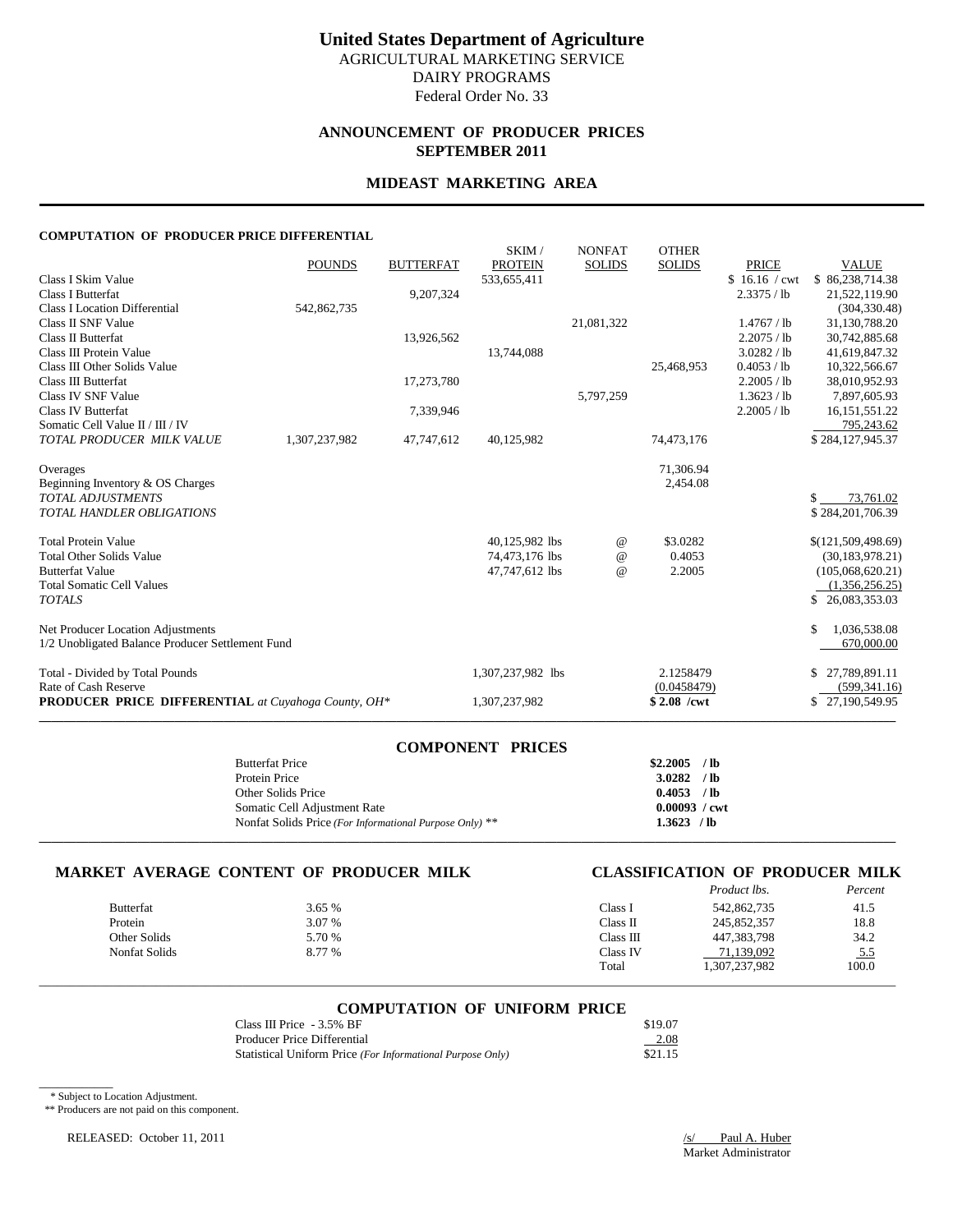# **ANNOUNCEMENT OF PRODUCER PRICES OCTOBER 2011**

### **MIDEAST MARKETING AREA**

#### **COMPUTATION OF PRODUCER PRICE DIFFERENTIAL**

|                                                     | <b>POUNDS</b> | <b>BUTTERFAT</b> | SKIM/<br><b>PROTEIN</b> | <b>NONFAT</b><br><b>SOLIDS</b> | <b>OTHER</b><br><b>SOLIDS</b> | <b>PRICE</b>  | <b>VALUE</b>         |
|-----------------------------------------------------|---------------|------------------|-------------------------|--------------------------------|-------------------------------|---------------|----------------------|
| Class I Skim Value                                  |               |                  | 528,500,132             |                                |                               | \$14.28 / cwt | \$75,469,818.91      |
| Class I Butterfat                                   |               | 9,207,030        |                         |                                |                               | 2.2214 / lb   | 20,452,496.45        |
| <b>Class I Location Differential</b>                | 537,707,162   |                  |                         |                                |                               |               | (295, 195.03)        |
| Class II SNF Value                                  |               |                  |                         | 22,178,959                     |                               | 1.4422 / lb   | 31,986,494.65        |
| Class II Butterfat                                  |               | 15,192,668       |                         |                                |                               | 1.9662 / lb   | 29,871,823.84        |
| Class III Protein Value                             |               |                  | 16,674,425              |                                |                               | 2.9211 / lb   | 48,707,662.89        |
| Class III Other Solids Value                        |               |                  |                         |                                | 30,107,988                    | 0.4286 / lb   | 12,904,283.64        |
| Class III Butterfat                                 |               | 20,372,944       |                         |                                |                               | 1.9592 / lb   | 39,914,671.86        |
| Class IV SNF Value                                  |               |                  |                         | 7,422,470                      |                               | 1.3297 / lb   | 9,869,658.35         |
| Class IV Butterfat                                  |               | 8,226,606        |                         |                                |                               | 1.9592 / lb   | 16,117,566.48        |
| Somatic Cell Value II / III / IV                    |               |                  |                         |                                |                               |               | 1,021,265.89         |
| TOTAL PRODUCER MILK VALUE                           | 1,410,726,509 | 52,999,248       | 44,572,719              |                                | 80,450,483                    |               | \$286,020,547.93     |
| Overages                                            |               |                  |                         |                                | 130,637.27                    |               |                      |
| Beginning Inventory & OS Charges                    |               |                  |                         |                                | (62, 217.41)                  |               |                      |
| <b>TOTAL ADJUSTMENTS</b>                            |               |                  |                         |                                |                               |               | 68,419.86<br>\$.     |
| <b>TOTAL HANDLER OBLIGATIONS</b>                    |               |                  |                         |                                |                               |               | \$286,088,967.79     |
| <b>Total Protein Value</b>                          |               |                  | 44,572,719 lbs          | $^{\,a}$                       | \$2.9211                      |               | \$(130, 201, 369.44) |
| <b>Total Other Solids Value</b>                     |               |                  | 80,450,483 lbs          | $^{\circ}$                     | 0.4286                        |               | (34, 481, 077.05)    |
| <b>Butterfat Value</b>                              |               |                  | 52,999,248 lbs          | $^{\omega}{}$                  | 1.9592                        |               | (103,836,126.67)     |
| <b>Total Somatic Cell Values</b>                    |               |                  |                         |                                |                               |               | (1,650,382.37)       |
| <b>TOTALS</b>                                       |               |                  |                         |                                |                               |               | \$15,920,012.26      |
| Net Producer Location Adjustments                   |               |                  |                         |                                |                               |               | \$<br>927,525.10     |
| 1/2 Unobligated Balance Producer Settlement Fund    |               |                  |                         |                                |                               |               | 649,000.00           |
| Total - Divided by Total Pounds                     |               |                  | 1,410,726,509 lbs       |                                | 1.2402501                     |               | 17,496,537.36        |
| Rate of Cash Reserve                                |               |                  |                         |                                | (0.0402501)                   |               | (567, 818.83)        |
| PRODUCER PRICE DIFFERENTIAL at Cuyahoga County, OH* |               |                  | 1,410,726,509           |                                | $$1.20$ /cwt                  |               | \$16,928,718.53      |
|                                                     |               |                  |                         |                                |                               |               |                      |

| <b>COMPONENT PRICES</b>                                 |                        |  |
|---------------------------------------------------------|------------------------|--|
| <b>Butterfat Price</b>                                  | $$1.9592$ /lb          |  |
| Protein Price                                           | 2.9211 / lb            |  |
| Other Solids Price                                      | $0.4286$ /lb           |  |
| Somatic Cell Adjustment Rate                            | $0.00087 / \text{cwt}$ |  |
| Nonfat Solids Price (For Informational Purpose Only) ** | $1.3297$ /lb           |  |
|                                                         |                        |  |

# **MARKET AVERAGE CONTENT OF PRODUCER MILK CLASSIFICATION OF PRODUCER MILK**

|               |        |           | <i>Product lbs.</i> | Percent |
|---------------|--------|-----------|---------------------|---------|
| Butterfat     | 3.76 % | Class 1   | 537, 707, 162       | 38.1    |
| Protein       | 3.16 % | Class II  | 256, 212, 580       | 18.2    |
| Other Solids  | 5.70 % | Class III | 527,842,968         | 37.4    |
| Nonfat Solids | 8.86 % | Class IV  | 88,963,799          | 6.3     |
|               |        | Total     | 1,410,726,509       | 100.0   |

# \_\_\_\_\_\_\_\_\_\_\_\_\_\_\_\_\_\_\_\_\_\_\_\_\_\_\_\_\_\_\_\_\_\_\_\_\_\_\_\_\_\_\_\_\_\_\_\_\_\_\_\_\_\_\_\_\_\_\_\_\_\_\_\_\_\_\_\_\_\_\_\_\_\_\_\_\_\_\_\_\_\_\_\_\_\_\_\_\_\_\_\_\_\_\_\_\_\_\_\_\_\_\_\_\_\_\_\_\_\_\_\_\_\_\_\_\_\_\_\_\_\_\_\_\_\_\_\_\_\_\_\_\_\_\_\_\_\_\_ **COMPUTATION OF UNIFORM PRICE**

| Class III Price - 3.5% BF                                  | \$18.03 |
|------------------------------------------------------------|---------|
| Producer Price Differential                                | 1.20    |
| Statistical Uniform Price (For Informational Purpose Only) | \$19.23 |

\* Subject to Location Adjustment.

 $\overline{\phantom{a}}$ 

\*\* Producers are not paid on this component.

RELEASED: November 10, 2011 */s/* Paul A. Huber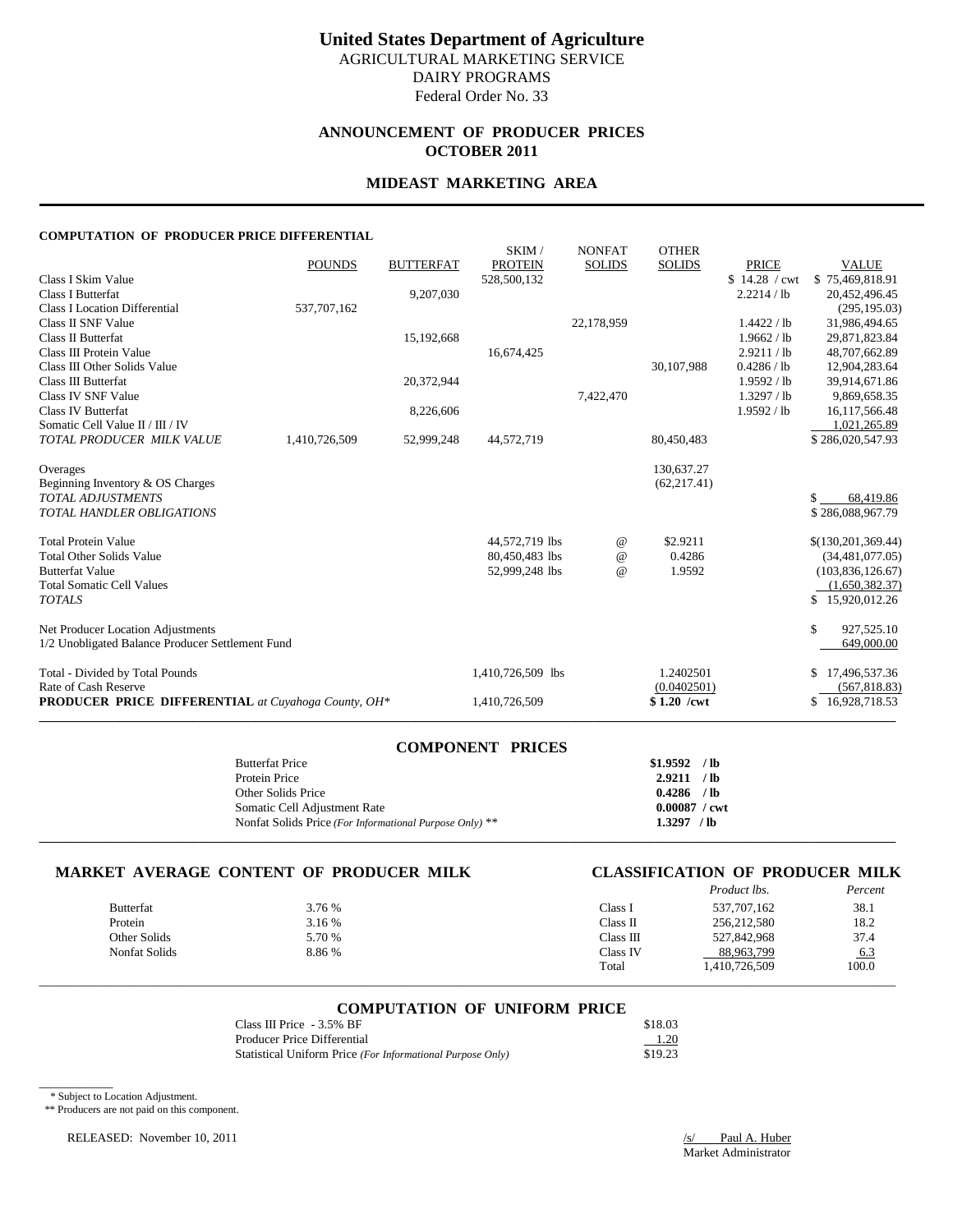# **ANNOUNCEMENT OF PRODUCER PRICES NOVEMBER 2011**

# **MIDEAST MARKETING AREA**

#### **COMPUTATION OF PRODUCER PRICE DIFFERENTIAL**

|                                                            |               |                  | SKIM/             | <b>NONFAT</b>   | <b>OTHER</b>  |               |                    |
|------------------------------------------------------------|---------------|------------------|-------------------|-----------------|---------------|---------------|--------------------|
|                                                            | <b>POUNDS</b> | <b>BUTTERFAT</b> | <b>PROTEIN</b>    | <b>SOLIDS</b>   | <b>SOLIDS</b> | <b>PRICE</b>  | <b>VALUE</b>       |
| Class I Skim Value                                         |               |                  | 530,836,106       |                 |               | \$14.16 / cwt | \$75,166,392.60    |
| <b>Class I Butterfat</b>                                   |               | 9,565,294        |                   |                 |               | $1.9379$ / lb | 18,536,583.27      |
| <b>Class I Location Differential</b>                       | 540,401,400   |                  |                   |                 |               |               | (298, 354.38)      |
| Class II SNF Value                                         |               |                  |                   | 17,749,774      |               | $1.4289$ / lb | 25,362,652.08      |
| Class II Butterfat                                         |               | 14,011,236       |                   |                 |               | 1.9578 / lb   | 27,431,197.81      |
| Class III Protein Value                                    |               |                  | 15,024,135        |                 |               | 3.2341 / lb   | 48,589,555.00      |
| Class III Other Solids Value                               |               |                  |                   |                 | 26,915,814    | 0.4521 / lb   | 12,168,639.50      |
| Class III Butterfat                                        |               | 18,496,418       |                   |                 |               | 1.9508 / lb   | 36,082,812.23      |
| Class IV SNF Value                                         |               |                  |                   | 10,829,242      |               | 1.2716 / lb   | 13,770,464.10      |
| Class IV Butterfat                                         |               | 9,073,209        |                   |                 |               | 1.9508 / lb   | 17,700,016.14      |
| Somatic Cell Value II / III / IV                           |               |                  |                   |                 |               |               | 1,105,488.04       |
| TOTAL PRODUCER MILK VALUE                                  | 1,344,979,476 | 51,146,157       | 42,876,443        |                 | 76,680,467    |               | \$275,615,446.39   |
| Overages                                                   |               |                  |                   |                 | 78,953.48     |               |                    |
| Beginning Inventory & OS Charges                           |               |                  |                   |                 | 37,211.48     |               |                    |
| <b>TOTAL ADJUSTMENTS</b>                                   |               |                  |                   |                 |               |               | \$<br>116,164.96   |
| <b>TOTAL HANDLER OBLIGATIONS</b>                           |               |                  |                   |                 |               |               | \$275,731,611.35   |
| <b>Total Protein Value</b>                                 |               |                  | 42,876,443 lbs    | $^{\,a}$        | \$3.2341      |               | \$(138,666,704.31) |
| <b>Total Other Solids Value</b>                            |               |                  | 76,680,467 lbs    | $^{\copyright}$ | 0.4521        |               | (34,667,239.16)    |
| <b>Butterfat Value</b>                                     |               |                  | 51,146,157 lbs    | $\omega$        | 1.9508        |               | (99,775,923.06)    |
| <b>Total Somatic Cell Values</b>                           |               |                  |                   |                 |               |               | (1,852,117.82)     |
| <b>TOTALS</b>                                              |               |                  |                   |                 |               |               | 769,627.00<br>\$   |
| Net Producer Location Adjustments                          |               |                  |                   |                 |               |               | \$<br>768,864.21   |
| 1/2 Unobligated Balance Producer Settlement Fund           |               |                  |                   |                 |               |               | 592,000.00         |
| Total - Divided by Total Pounds                            |               |                  | 1,344,979,476 lbs |                 | 0.1584033     |               | 2,130,491.21       |
| Rate of Cash Reserve                                       |               |                  |                   |                 | (0.0484033)   |               | (651, 014.45)      |
| <b>PRODUCER PRICE DIFFERENTIAL</b> at Cuyahoga County, OH* |               |                  | 1,344,979,476     |                 | $$0.11$ /cwt  |               | 1,479,476.76<br>\$ |
|                                                            |               |                  |                   |                 |               |               |                    |

| <b>COMPONENT PRICES</b>                                 |                        |  |
|---------------------------------------------------------|------------------------|--|
| <b>Butterfat Price</b>                                  | $$1.9508$ /lb          |  |
| Protein Price                                           | 3.2341 / lb            |  |
| Other Solids Price                                      | 0.4521 / lb            |  |
| Somatic Cell Adjustment Rate                            | $0.00092 / \text{cwt}$ |  |
| Nonfat Solids Price (For Informational Purpose Only) ** | $1.2716$ /lb           |  |
|                                                         |                        |  |

# **MARKET AVERAGE CONTENT OF PRODUCER MILK**

| CLASSIFICATION OF PRODUCER MILK |                    |  |         |
|---------------------------------|--------------------|--|---------|
|                                 | <i>Product lbs</i> |  | Percent |

|                  |        |                   | 11000000000   | $1$ cream |
|------------------|--------|-------------------|---------------|-----------|
| <b>Butterfat</b> | 3.80 % | $\lceil$ lass $l$ | 540,401,400   | 40.2      |
| Protein          | 3.19 % | Class II          | 206,230,504   | 15.3      |
| Other Solids     | 5.70 % | Class III         | 472,023,474   | 35.1      |
| Nonfat Solids    | 8.89 % | Class IV          | 126.324.098   | 9.4       |
|                  |        | Total             | 1.344.979.476 | 100.0     |
|                  |        |                   |               |           |

# \_\_\_\_\_\_\_\_\_\_\_\_\_\_\_\_\_\_\_\_\_\_\_\_\_\_\_\_\_\_\_\_\_\_\_\_\_\_\_\_\_\_\_\_\_\_\_\_\_\_\_\_\_\_\_\_\_\_\_\_\_\_\_\_\_\_\_\_\_\_\_\_\_\_\_\_\_\_\_\_\_\_\_\_\_\_\_\_\_\_\_\_\_\_\_\_\_\_\_\_\_\_\_\_\_\_\_\_\_\_\_\_\_\_\_\_\_\_\_\_\_\_\_\_\_\_\_\_\_\_\_\_\_\_\_\_\_\_\_ **COMPUTATION OF UNIFORM PRICE**

| Class III Price - 3.5% BF                                  | \$19.07 |
|------------------------------------------------------------|---------|
| <b>Producer Price Differential</b>                         | 0.11    |
| Statistical Uniform Price (For Informational Purpose Only) | \$19.18 |

\* Subject to Location Adjustment.

 $\overline{\phantom{a}}$ 

\*\* Producers are not paid on this component.

RELEASED: December 9, 2011 */s/* Paul A. Huber